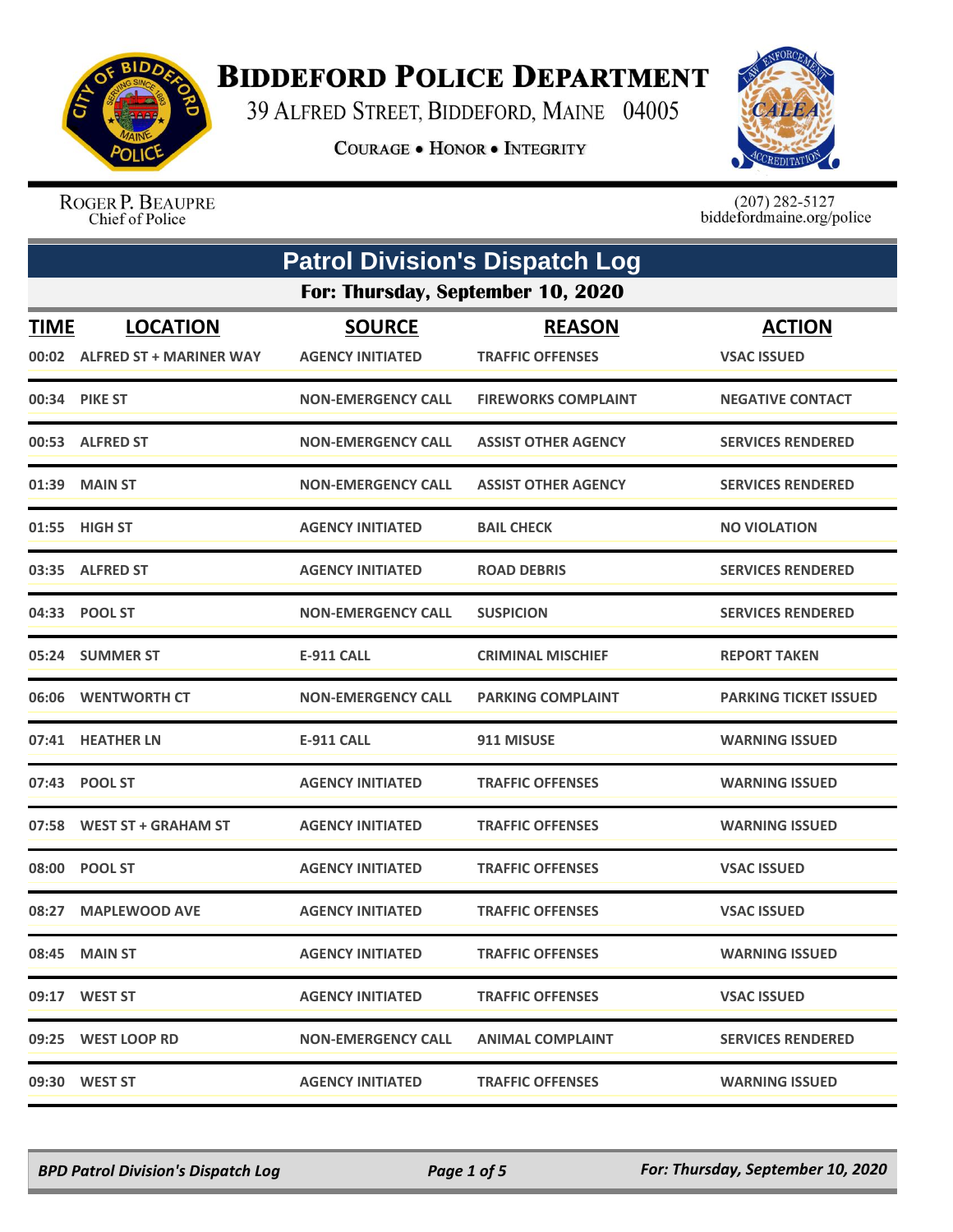| <b>TIME</b>                                                                                                                                  | <b>LOCATION</b>                                                                          | <b>SOURCE</b>                     | <b>REASON</b>                                                       | <b>ACTION</b>                |
|----------------------------------------------------------------------------------------------------------------------------------------------|------------------------------------------------------------------------------------------|-----------------------------------|---------------------------------------------------------------------|------------------------------|
|                                                                                                                                              | 09:31 FALL ST                                                                            | <b>NON-EMERGENCY CALL</b>         | <b>PARKING COMPLAINT</b>                                            | <b>GONE ON ARRIVAL</b>       |
|                                                                                                                                              | 09:54 FRANKLIN ST                                                                        | <b>WALK-IN AT STATION</b>         | <b>WRIT OF POSSESSION</b>                                           | <b>NO ACTION REQUIRED</b>    |
|                                                                                                                                              | 10:04 POOL ST                                                                            | <b>AGENCY INITIATED</b>           | <b>TRAFFIC OFFENSES</b>                                             | <b>WARNING ISSUED</b>        |
|                                                                                                                                              | 10:16 POOL ST                                                                            | <b>AGENCY INITIATED</b>           | <b>TRAFFIC OFFENSES</b>                                             | <b>WARNING ISSUED</b>        |
|                                                                                                                                              | <b>10:17 FORTUNES ROCKS RD</b>                                                           | <b>NON-EMERGENCY CALL</b>         | <b>ANIMAL COMPLAINT</b>                                             | <b>SERVICES RENDERED</b>     |
|                                                                                                                                              | 10:24 MEETINGHOUSE RD                                                                    | <b>AGENCY INITIATED</b>           | <b>TRAFFIC OFFENSES</b>                                             | <b>WARNING ISSUED</b>        |
|                                                                                                                                              | 10:32 OLD ALFRED RD                                                                      | <b>AGENCY INITIATED</b>           | <b>ANIMAL COMPLAINT</b>                                             | <b>NEGATIVE CONTACT</b>      |
|                                                                                                                                              | 10:34 CLEAVES ST                                                                         | <b>E-911 CALL</b>                 | <b>CIVIL COMPLAINT</b>                                              | <b>CIVIL COMPLAINT</b>       |
|                                                                                                                                              | 10:36 ALFRED ST                                                                          | <b>AGENCY INITIATED</b>           | <b>TRAFFIC OFFENSES</b>                                             | <b>ARREST(S) MADE</b>        |
|                                                                                                                                              |                                                                                          |                                   | OFFENDER: ANDREW R MELL-YETMAN  AGE: 35  RESIDENT OF: BIDDEFORD, ME |                              |
| CHARGE: FAIL TO GIVE CORRECT NAME, ADDRESS OR DOB<br>CHARGE: UNLAWFUL POSSESSION OF SCHEDULED DRUG<br>CHARGE: VIOLATING CONDITION OF RELEASE |                                                                                          |                                   |                                                                     |                              |
|                                                                                                                                              |                                                                                          |                                   | OFFENDER: DUSTIN KENNETH KING  AGE: 32  RESIDENT OF: BIDDEFORD, ME  |                              |
| <b>CHARGE: WARRANT ARREST</b>                                                                                                                |                                                                                          |                                   |                                                                     |                              |
|                                                                                                                                              | 10:38 WEST ST                                                                            | <b>AGENCY INITIATED</b>           | <b>TRAFFIC OFFENSES</b>                                             | <b>VSAC ISSUED</b>           |
|                                                                                                                                              | 10:58 POOL ST                                                                            | <b>AGENCY INITIATED</b>           | <b>TRAFFIC OFFENSES</b>                                             | <b>WARNING ISSUED</b>        |
|                                                                                                                                              | 11:20 HILLS BEACH RD                                                                     | <b>AGENCY INITIATED</b>           | <b>TRAFFIC OFFENSES</b>                                             | <b>WARNING ISSUED</b>        |
|                                                                                                                                              | 11:50 ALFRED ST                                                                          | E-911 CALL                        | 911 MISUSE                                                          | <b>SERVICES RENDERED</b>     |
|                                                                                                                                              | 11:50 ALFRED ST + MAIN ST                                                                | <b>NON-EMERGENCY CALL</b>         | <b>ARTICLES LOST/FOUND</b>                                          | <b>SERVICES RENDERED</b>     |
|                                                                                                                                              | 12:04 MAY ST                                                                             | AGENCY INITIATED ANIMAL COMPLAINT |                                                                     | <b>SUMMONS ISSUED</b>        |
|                                                                                                                                              |                                                                                          |                                   | OFFENDER: JEFFREY DORAIS  AGE: 37  RESIDENT OF: BIDDEFORD, ME       |                              |
|                                                                                                                                              | CHARGE: ALLOWING DOG TO BE AT LARGE<br>CHARGE: KEEPING A DANGEROUS DOG OR A NUISANCE DOG |                                   |                                                                     |                              |
|                                                                                                                                              | 12:18 BARRA RD                                                                           | <b>E-911 CALL</b>                 | <b>MEDICAL W/ ASSIST</b>                                            | <b>TRANSPORT TO HOSPITAL</b> |
|                                                                                                                                              | <b>12:20 FORTUNES ROCKS RD</b>                                                           | <b>AGENCY INITIATED</b>           | <b>TRAFFIC OFFENSES</b>                                             | <b>WARNING ISSUED</b>        |
|                                                                                                                                              | 12:30 POOL ST + ELIZABETH RD                                                             | <b>AGENCY INITIATED</b>           | <b>ROAD HAZARD</b>                                                  | <b>REMOVED HAZARD</b>        |
|                                                                                                                                              | <b>12:33 FORTUNES ROCKS RD</b>                                                           | <b>AGENCY INITIATED</b>           | <b>TRAFFIC OFFENSES</b>                                             | <b>VSAC ISSUED</b>           |
|                                                                                                                                              | 12:34 GRANITE ST                                                                         | <b>NON-EMERGENCY CALL</b>         | <b>CHECK WELFARE</b>                                                | <b>DISPATCH HANDLED</b>      |
|                                                                                                                                              |                                                                                          |                                   |                                                                     |                              |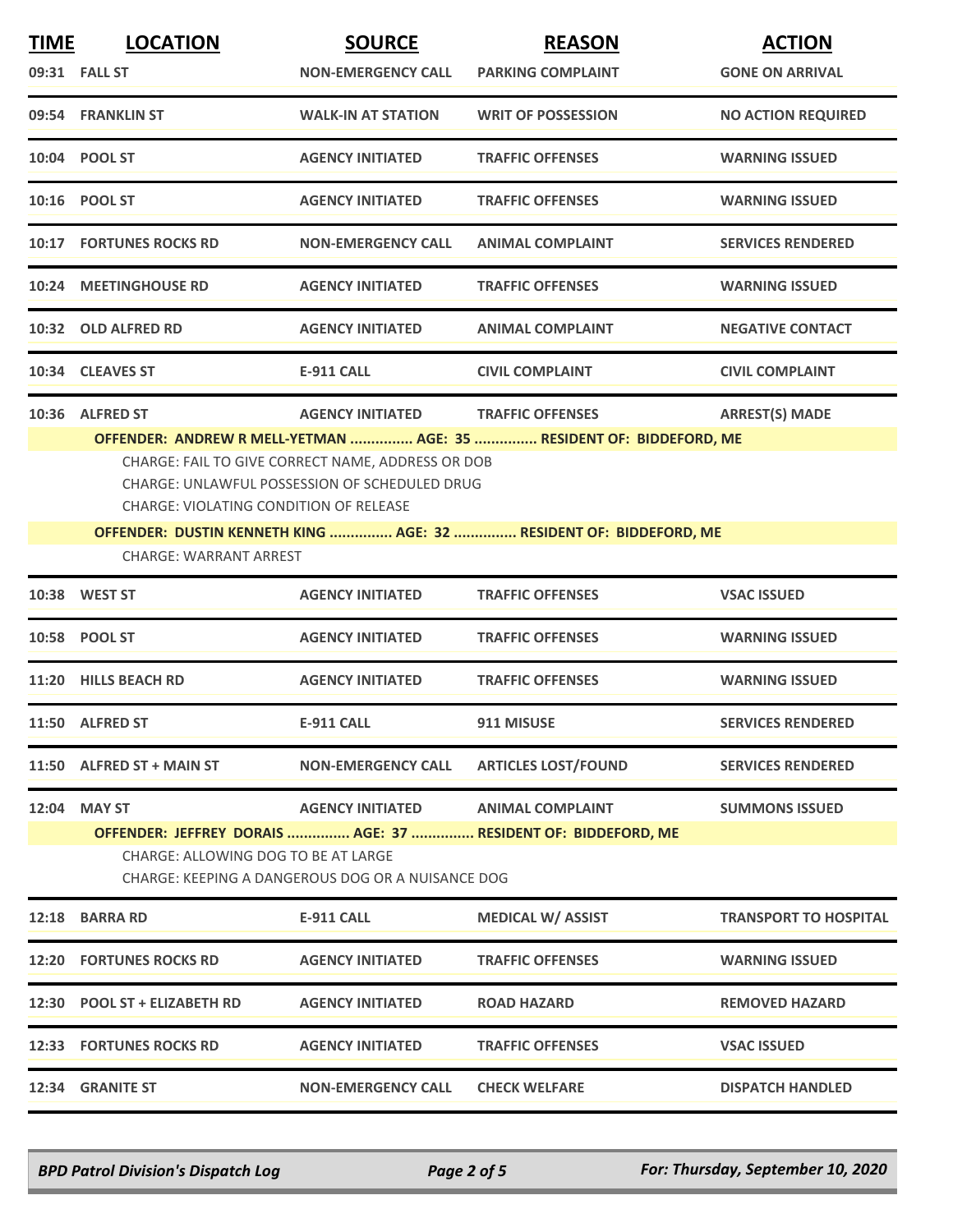| <b>TIME</b> | <b>LOCATION</b>             | <b>SOURCE</b>             | <b>REASON</b>                                  | <b>ACTION</b>                |
|-------------|-----------------------------|---------------------------|------------------------------------------------|------------------------------|
|             | 12:39 ALFRED ST             | <b>NON-EMERGENCY CALL</b> | ATTEMPTED/THREATENED SUICIDE SERVICES RENDERED |                              |
|             | 12:40 HILL ST               | <b>AGENCY INITIATED</b>   | <b>TRAFFIC CONTROL</b>                         | <b>SERVICES RENDERED</b>     |
|             | 12:42 FOSS ST + BIRCH ST    | <b>NON-EMERGENCY CALL</b> | <b>PARKING COMPLAINT</b>                       | <b>NO ACTION REQUIRED</b>    |
|             | 12:50 MILE STRETCH RD       | <b>NON-EMERGENCY CALL</b> | <b>ANIMAL COMPLAINT</b>                        | <b>GONE ON ARRIVAL</b>       |
|             | 12:56 POOL ST               | <b>AGENCY INITIATED</b>   | <b>TRAFFIC OFFENSES</b>                        | <b>VSAC ISSUED</b>           |
|             | 12:57 BIDDEFORD GATEWAY CTR | <b>E-911 CALL</b>         | 911 MISUSE                                     | <b>SERVICES RENDERED</b>     |
|             | 13:05 SEVIGNY AVE           | <b>E-911 CALL</b>         | 911 MISUSE                                     | <b>FALSE ALARM</b>           |
|             | 13:14 PROSPECT ST           | <b>NON-EMERGENCY CALL</b> | <b>DOMESTIC COMPLAINTS</b>                     | <b>REPORT TAKEN</b>          |
|             | 13:26 HILL ST               | <b>AGENCY INITIATED</b>   | <b>TRAFFIC OFFENSES</b>                        | <b>WARNING ISSUED</b>        |
|             | 13:41 WEST CUTTS ST         | <b>AGENCY INITIATED</b>   | <b>ANIMAL COMPLAINT</b>                        | <b>SERVICES RENDERED</b>     |
|             | 13:49 POOL ST               | <b>AGENCY INITIATED</b>   | <b>TRAFFIC OFFENSES</b>                        | <b>WARNING ISSUED</b>        |
|             | 13:57 OAK ST                | <b>AGENCY INITIATED</b>   | <b>TRAFFIC DETAIL</b>                          | <b>NO VIOLATION</b>          |
|             | 14:10 POOL ST               | <b>AGENCY INITIATED</b>   | <b>TRAFFIC OFFENSES</b>                        | <b>WARNING ISSUED</b>        |
|             | 14:22 PROSPECT ST           | <b>AGENCY INITIATED</b>   | <b>TRAFFIC OFFENSES</b>                        | <b>WARNING ISSUED</b>        |
|             | 14:46 MAIN ST               | <b>NON-EMERGENCY CALL</b> | <b>SUSPICION</b>                               | <b>SERVICES RENDERED</b>     |
|             | <b>14:50 HIGH ST</b>        | <b>NON-EMERGENCY CALL</b> | <b>DOMESTIC COMPLAINTS</b>                     | <b>NO VIOLATION</b>          |
|             | 14:50 NEW COUNTY RD         | <b>E-911 CALL</b>         | 911 MISUSE                                     | <b>SERVICES RENDERED</b>     |
|             | 15:24 POOL ST               | <b>NON-EMERGENCY CALL</b> | <b>CHECK WELFARE</b>                           | <b>SERVICES RENDERED</b>     |
|             | 15:33 WEST ST + FOREST ST   | <b>AGENCY INITIATED</b>   | <b>TRAFFIC OFFENSES</b>                        | <b>WARNING ISSUED</b>        |
|             | 15:34 WENTWORTH ST          | <b>NON-EMERGENCY CALL</b> | <b>CHECK WELFARE</b>                           | <b>SERVICES RENDERED</b>     |
|             | 15:36 MT PLEASANT ST        | <b>NON-EMERGENCY CALL</b> | <b>FRAUD / SCAM</b>                            | <b>REPORT TAKEN</b>          |
|             | 15:38 ALFRED ST             | <b>NON-EMERGENCY CALL</b> | <b>CRIM THREAT / TERRORIZING</b>               | <b>FIELD INTERVIEW</b>       |
|             | 15:41 GREEN ST              | <b>NON-EMERGENCY CALL</b> | <b>MEDICAL W/ ASSIST</b>                       | <b>TRANSPORT TO HOSPITAL</b> |
|             | 15:57 ALFRED ST             | <b>WALK-IN AT STATION</b> | <b>PAPERWORK</b>                               | <b>SERVICES RENDERED</b>     |
|             | 16:11 HAZEL ST              | <b>NON-EMERGENCY CALL</b> | <b>CHECK WELFARE</b>                           | <b>SERVICES RENDERED</b>     |

*BPD Patrol Division's Dispatch Log Page 3 of 5 For: Thursday, September 10, 2020*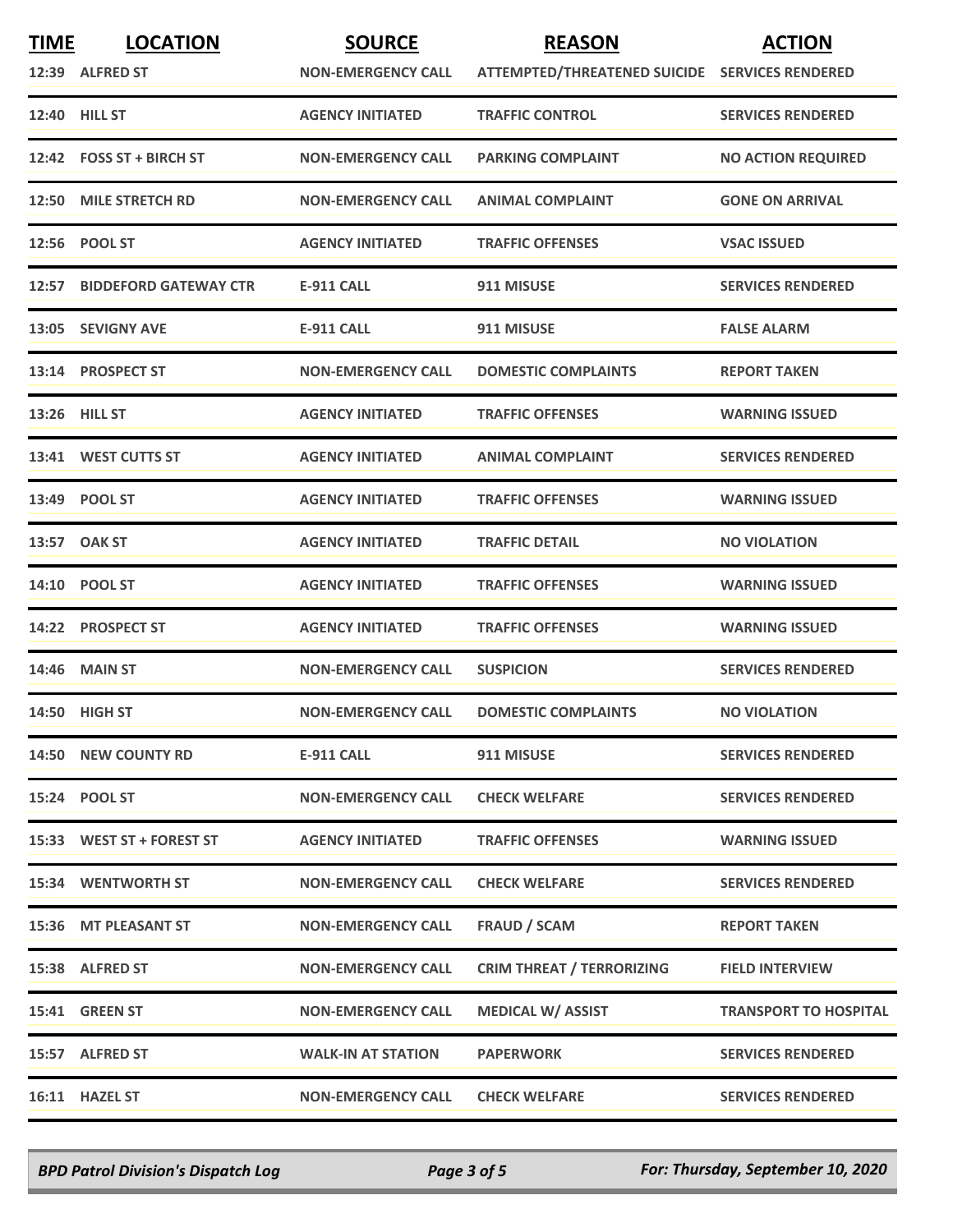| <b>TIME</b> | <b>LOCATION</b>                | <b>SOURCE</b>             | <b>REASON</b>                             | <b>ACTION</b>                |
|-------------|--------------------------------|---------------------------|-------------------------------------------|------------------------------|
|             | 16:14 CENTER ST                | <b>NON-EMERGENCY CALL</b> | <b>CIVIL COMPLAINT</b>                    | <b>NEGATIVE CONTACT</b>      |
|             | 16:34 RIDGEVIEW DR             | <b>NON-EMERGENCY CALL</b> | 911 MISUSE                                | <b>NO ACTION REQUIRED</b>    |
|             | 16:39 ELM ST + LAMOTHE AVE     | <b>AGENCY INITIATED</b>   | <b>TRAFFIC OFFENSES</b>                   | <b>VSAC ISSUED</b>           |
|             | <b>16:46 HORRIGAN CT</b>       | <b>NON-EMERGENCY CALL</b> | <b>DRUNKENNESS</b>                        | <b>SERVICES RENDERED</b>     |
|             | 16:51 POOL ST + HIDDEN FARM RD | <b>AGENCY INITIATED</b>   | <b>TRAFFIC OFFENSES</b>                   | <b>WARNING ISSUED</b>        |
|             | 17:08 COLONIAL DR + MAY ST     | <b>NON-EMERGENCY CALL</b> | <b>CHECK WELFARE</b>                      | <b>TRANSPORT TO HOSPITAL</b> |
|             | 17:19 ANDREWS RD               | <b>E-911 CALL</b>         | 911 MISUSE                                | <b>SERVICES RENDERED</b>     |
|             | 17:25 ALFRED ST                | <b>AGENCY INITIATED</b>   | <b>TRAFFIC OFFENSES</b>                   | <b>VSAC ISSUED</b>           |
|             | <b>17:52 MAIN ST</b>           | <b>E-911 CALL</b>         | <b>TRESPASSING</b>                        | <b>SERVICES RENDERED</b>     |
|             | 18:04 PINETTE AVE              | <b>NON-EMERGENCY CALL</b> | <b>JUVENILE OFFENSES</b>                  | <b>REPORT TAKEN</b>          |
|             | 18:04 SUMMER ST                | <b>NON-EMERGENCY CALL</b> | <b>CHECK WELFARE</b>                      | <b>SERVICES RENDERED</b>     |
|             | 18:26 HIGH ST                  | <b>RADIO</b>              | <b>ALARM - RESIDENTIAL FIRE</b>           | <b>SERVICES RENDERED</b>     |
|             | 18:50 AMHERST ST               | <b>NON-EMERGENCY CALL</b> | <b>DRUG</b>                               | <b>SERVICES RENDERED</b>     |
|             | 19:05 CUTTS ST                 | <b>NON-EMERGENCY CALL</b> | <b>HARASSMENT</b>                         | <b>SERVICES RENDERED</b>     |
|             | 19:23 BOULDER WAY              | <b>NON-EMERGENCY CALL</b> | <b>DISTURBANCE / NOISE</b>                | <b>SERVICES RENDERED</b>     |
|             | 19:47 WEST ST                  | <b>AGENCY INITIATED</b>   | <b>DISABLED VEHICLE</b>                   | <b>SERVICES RENDERED</b>     |
|             | 19:58 WENTWORTH ST             | <b>NON-EMERGENCY CALL</b> | <b>SUSPICION</b>                          | <b>SERVICES RENDERED</b>     |
|             | <b>20:38 DARTMOUTH ST</b>      | <b>NON-EMERGENCY CALL</b> | ATTEMPTED/THREATENED SUICIDE REPORT TAKEN |                              |
|             | 21:03 LINCOLN ST               | <b>RADIO</b>              | <b>ALARM - OFFLINE</b>                    |                              |
|             | 21:39 ADAMS ST                 | <b>AGENCY INITIATED</b>   | <b>SUSPICION</b>                          | <b>UNFOUNDED</b>             |
|             | 21:53 PIERSONS LN              | <b>RADIO</b>              | <b>DISTURBANCE / NOISE</b>                | <b>UNFOUNDED</b>             |
|             | 22:20 POOL ST                  | <b>NON-EMERGENCY CALL</b> | <b>ARTICLES LOST/FOUND</b>                | <b>REPORT TAKEN</b>          |
|             | 22:34 ELM ST                   | <b>NON-EMERGENCY CALL</b> | <b>THEFT</b>                              | <b>SERVICES RENDERED</b>     |
|             | 22:48 SOUTH ST                 | <b>E-911 CALL</b>         | <b>CHECK WELFARE</b>                      | <b>SERVICES RENDERED</b>     |
|             | 23:01 MAIN ST                  | <b>NON-EMERGENCY CALL</b> | <b>DISTURBANCE / NOISE</b>                | <b>WARNING ISSUED</b>        |

*BPD Patrol Division's Dispatch Log Page 4 of 5 For: Thursday, September 10, 2020*